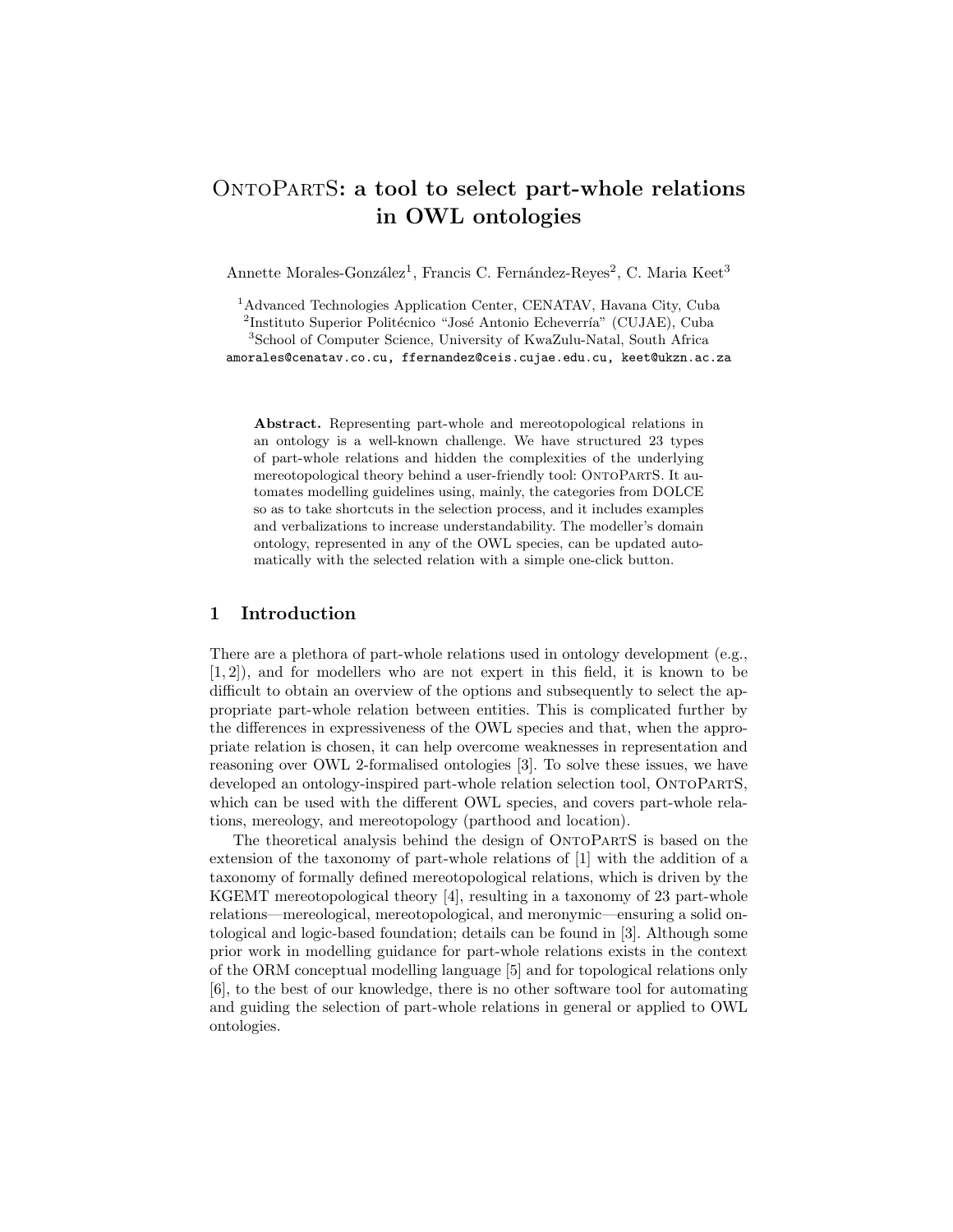The demonstration consists of the presentation of OntoPartS and its capabilities to assist modellers in making decisions regarding the correct part-whole relation that may exist among the classes in their ontology. The tool, additional files, and demo videos can be consulted in the online supplementary material at http://www.meteck.org/files/ontopartssup/supindex.html.

In the remainder of the demo paper, we describe aspects related to design and implementation of the tool, and provide an illustration how the tool works.

# 2 Design and implementation of ONTOPARTS

Design. The main requirement of the software is to hide the logic involved in the formal definitions of the 23 part-whole relations. Therefore, the user should be guided to make the decision through a series of steps in an intuitive and effortless way. Besides, the selection procedure should be made as short as possible, leading the user to a small subset of relationship suggestions relevant enough to make the selection of the most suitable one. Since users may be more familiar with the domain and range categories of the classes they are working with rather than with the relations' definitions, it is important to provide a set of (top-level) categories that will help discriminate among relations, which, in turn, streamlines the criteria for selecting the relations and eliminates the possibility of making errors in typing the relation. Usability is to be enhanced by providing simple examples for each relation and category, and pseudo-natural language sentences of the candidate axioms have to be generated. Last, the user should have the possibility to save the selected relation to the OWL ontology file from where the involved classes were taken.

Given the core requirements, several design decisions were made for OntoPartS. In order to quickly assess the contribution of the tool for the intended purpose, we chose to use a rapid way of prototyping to develop the software. A stand-alone tool that works with OWL files was developed, allowing the ontologist not to be bound to a single ontology editor. We chose to use the DOLCE top-level ontology categories to standardize the relationships' decision criteria (though another top-level ontology could have been chosen as well). Important for solid software design, we used activity diagrams to describe the steps to be executed to interact with ONTOPARTS and to select the appropriate relation, therewith making the selection principles technology-independent; Fig. 1 shows one such activity diagram.

**Implementation.** The tool has been implemented in  $C#$  using the .Net Framework. The Jena2 ontology API [7] has been used to handle OWL files and avail of its features to update an ontology. The updates are saved back into the OWL file using the standard RDF/XML syntax, including the axiom involving the selected part-whole relation between the classes that play the part- and whole-role, and the whole taxonomy of 23 part-whole relations. The tool has been evaluated experimentally [3], and feedback was incorporated, so that ONTOPARTS is a fully working prototype.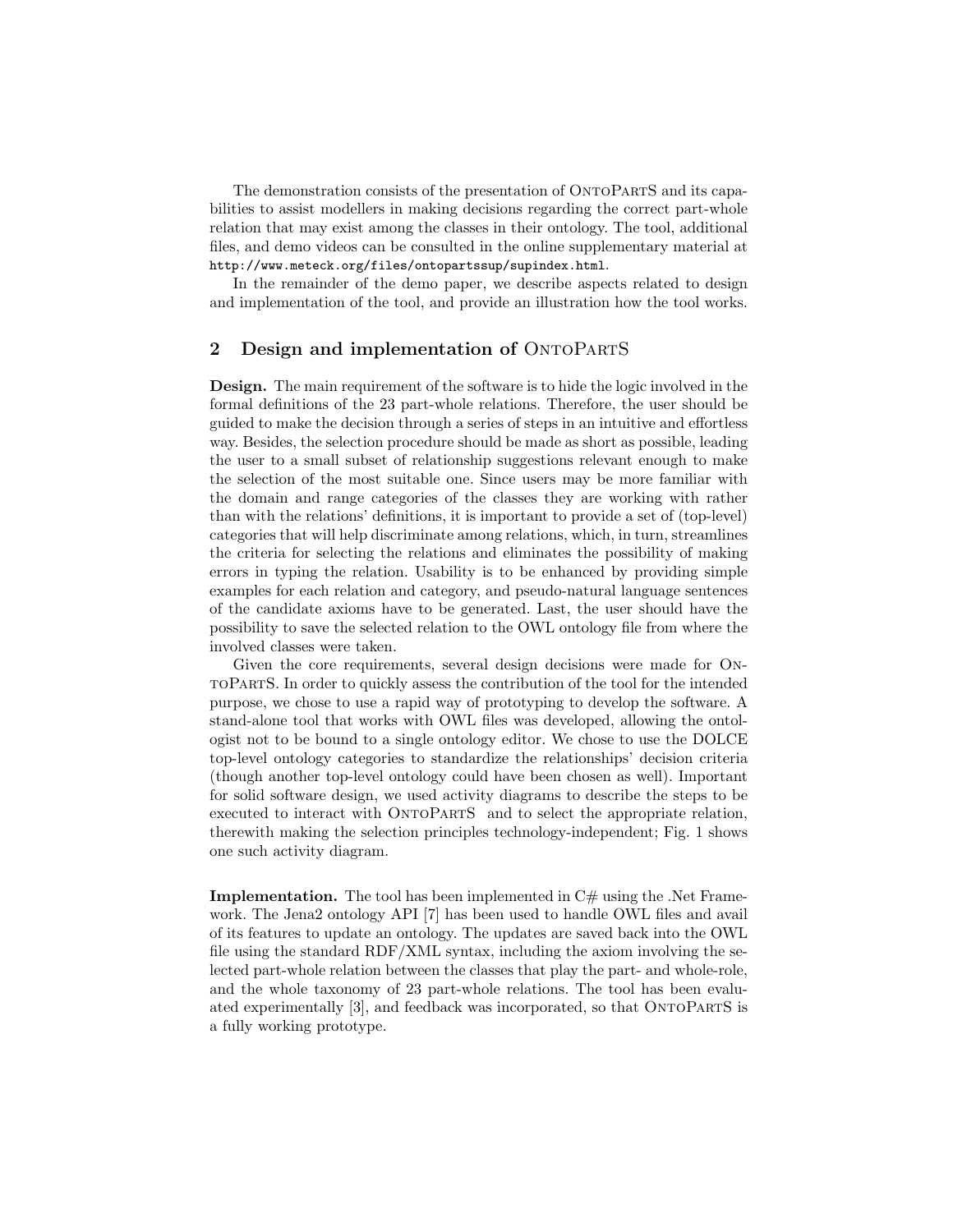

Fig. 1. One of the activity diagrams; this one shows the steps for using the tool and the decision making process to select the correct mereotopological relation.

# 3 Description of the selection procedure

OntoPartS guides the ontologist in the process of making the decision in an intuitive way. We illustrate the selection procedure through two examples.

Example 1 Suppose a modeler is developing an earth science ontology and has to figure out the relation between Lake Habitat and Terrestrial Ecosystem. The first step is to load the OWL file in OntoPartS, and then select the class that represents the part, Lake Habitat, and the class that represents the whole, Terrestrial Ecosystem (see Fig. 2a). OntoPartS will provide the set of possibly suitable part-whole relations (0-4) once the user has specified the domain and range categories (currently taken from DOLCE), as depicted in Fig. 2b. Examples for each DOLCE category are shown by hovering the pointer over the terms in the taxonomy; e.g., hovering over Achievement shows "Ex: A conference, an ascent, a performance". If the selected categories are regions (or any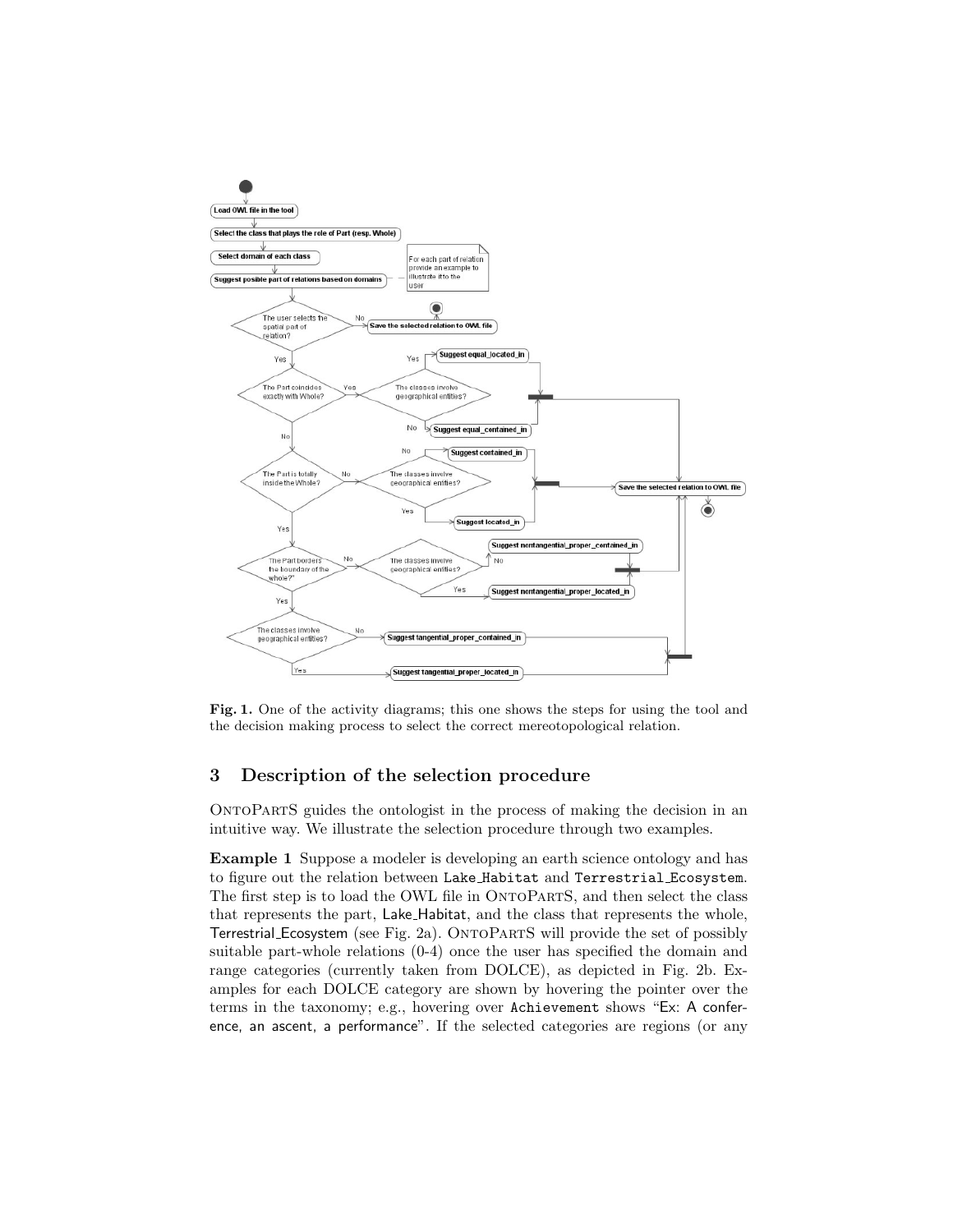

a) Selecting the part and whole classes b) Selecting the categories for each entity from the loaded OWL file

Fig. 2. ONTOPARTS interface: selection of classes and categories.

of its subclasses), we enter the branch of mereotopological relations and one must specify whether the regions correspond to geographical entities (2D, versus 3D containment). Lake Habitat and Terrestrial Ecosystem have the dual notion indicating a region and being a particular type of enduring entity, and in a map-making context, the 2D perspective is chosen. Subsequently, one clicks on the button "Suggest relationships". The amount of relations suggested depends on the chosen categories; which are four in this case (Fig. 3a); if the selected classes were, e.g., processes, then there is only one option (involved in, as OntoPartS includes the taxonomy of [1]). Each proposed relation is verbalised to make the option more understandable, e.g., Lake Habitat is totally inside of Terrestrial Ecosystem and they are not equal (i.e., located in), and an illustrative example is shown as an additional guide (see Fig. 3a). Once the desired relation is selected by marking the corresponding checkbox, on can choose to add it to the OWL file by clicking the button "Save relationship to file" (Fig. 3a bottom) and continue with other classes and selection of a part-whole relation or with developing the ontology in the ontology development environment of choice.  $\diamondsuit$ 

Example 2 Suppose a modeler or domain expert is developing a photography ontology and wants to choose a relation between Lens and Camera, where Lens is selected as the part class, and Camera as the whole. The categories for both classes correspond to Non-agentive physical objects in DOLCE. When the user clicks Suggest relationships, we obtain three possible relations between these classes. By selecting each of the suggested relationships, one can read its verbalization in context, thereby clarifying examples for each option, so as to help deciding which one is the correct one. This process is summarized in Fig. 3b.  $\diamond$ 

#### 4 Discussion

With this demonstration we will show how ONTOPARTS can sensitize the modeller to the myriad of part-whole relations in a piecemeal fashion, how to make a selection of the appropriate part-whole relation for the identified classes, and achieve the corresponding ontology update effortlessly. Attendees also can bring